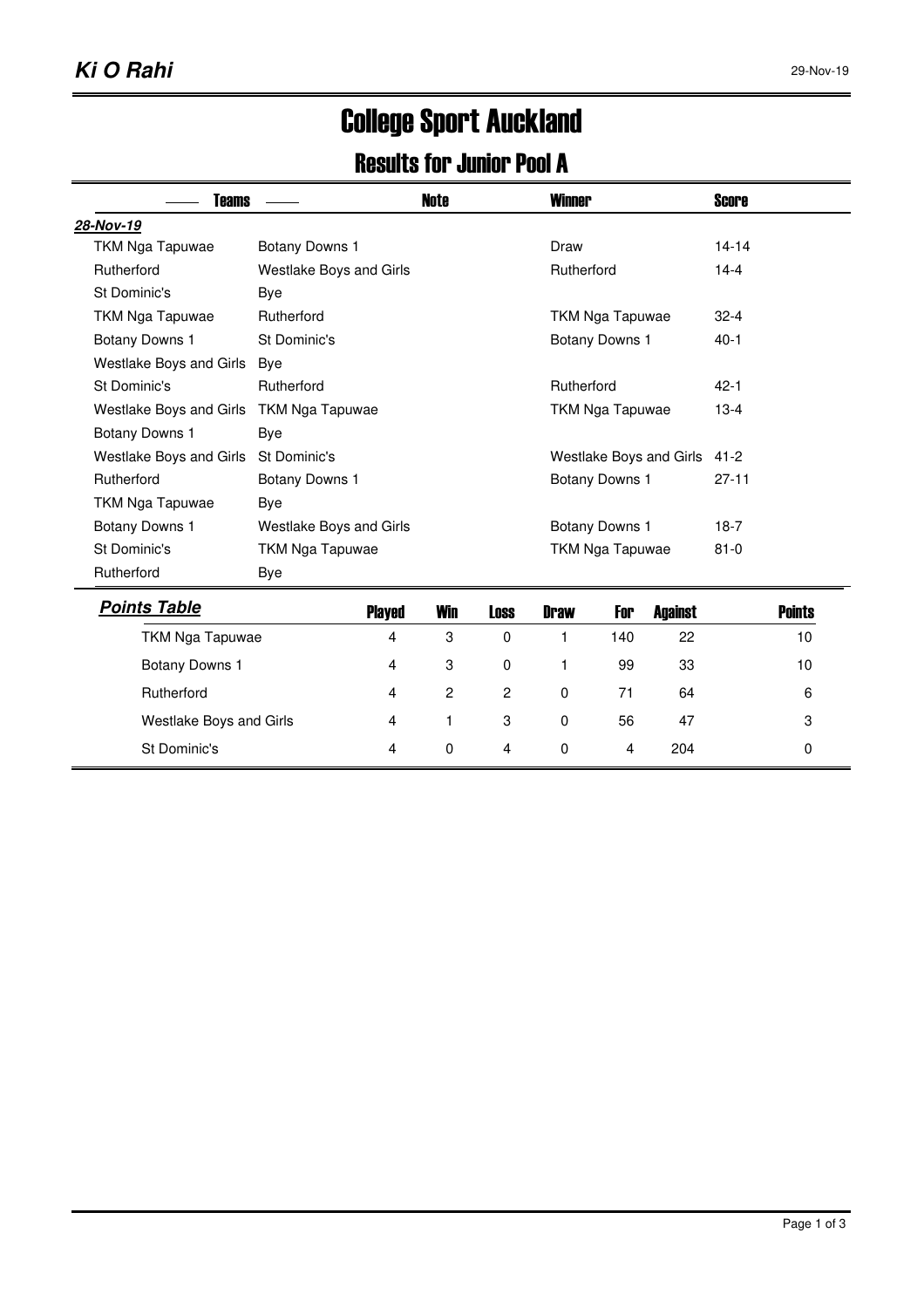## Results for Junior Pool B

| <b>Teams</b>                          |                                       | <b>Note</b> | <b>Winner</b>                                       | <b>Score</b>  |  |
|---------------------------------------|---------------------------------------|-------------|-----------------------------------------------------|---------------|--|
| 28-Nov-19                             |                                       |             |                                                     |               |  |
| Southern Cross                        | Botany Downs 2                        |             | Southern Cross                                      | $11-9$        |  |
| Western Springs Nga<br>Puna O Waiorea | Papakura                              |             | Western Springs Nga<br>Puna O Waiorea               | 19-17         |  |
| Alfriston                             | Bye                                   |             |                                                     |               |  |
| Southern Cross                        | Western Springs Nga<br>Puna O Waiorea |             | Southern Cross                                      | $19 - 15$     |  |
| Botany Downs 2                        | Alfriston                             |             | Alfriston                                           | $10-9$        |  |
| Papakura                              | Bye                                   |             |                                                     |               |  |
| Alfriston                             | Western Springs Nga<br>Puna O Waiorea |             | Western Springs Nga<br>Puna O Waiorea               | $16-10$       |  |
| Papakura                              | Southern Cross                        |             | Southern Cross                                      | $19-7$        |  |
| Botany Downs 2                        | Bye                                   |             |                                                     |               |  |
| Papakura                              | Alfriston                             |             | Alfriston                                           | $21 - 10$     |  |
| Western Springs Nga<br>Puna O Waiorea | Botany Downs 2                        |             | Western Springs Nga<br>Puna O Waiorea               | $25 - 24$     |  |
| Southern Cross                        | Bye                                   |             |                                                     |               |  |
| Botany Downs 2                        | Papakura                              |             | Botany Downs 2                                      | $18-16$       |  |
| Alfriston                             | Southern Cross                        |             | Southern Cross                                      | $25-6$        |  |
| Western Springs Nga<br>Puna O Waiorea | Bye                                   |             |                                                     |               |  |
| <b>Points Table</b>                   | <b>Played</b>                         | <b>Win</b>  | <b>Against</b><br>For<br><b>Loss</b><br><b>Draw</b> | <b>Points</b> |  |

| <b>Points Table</b>            | <b>Played</b> | Win      | <b>Loss</b> | <b>Draw</b> | For | Against | <b>Points</b> |
|--------------------------------|---------------|----------|-------------|-------------|-----|---------|---------------|
| Southern Cross                 | 4             | 4        | $\Omega$    | $\Omega$    | 74  | 37      | 12            |
| Western Springs Nga Puna O Wai | 4             | 3        |             | 0           | 75  | 70      | 9             |
| Alfriston                      | 4             | 2        | 2           | $\Omega$    | 47  | 60      | 6             |
| Botany Downs 2                 | 4             |          | 3           | $\Omega$    | 60  | 62      | 3             |
| Papakura                       | 4             | $\Omega$ | 4           | $\Omega$    | 50  | 77      | 0             |